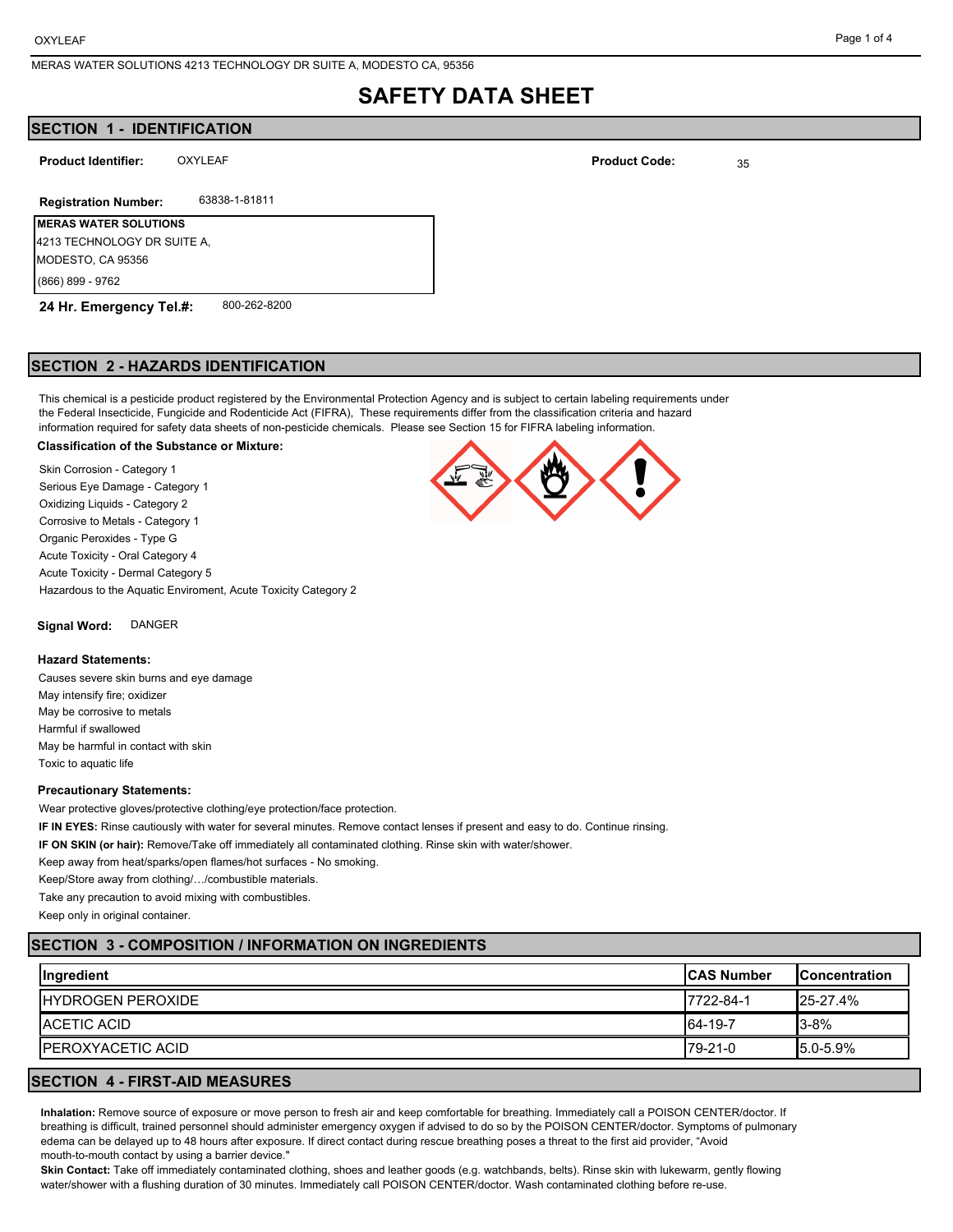#### MERAS WATER SOLUTIONS 4213 TECHNOLOGY DR SUITE A, MODESTO CA, 95356

# **SAFETY DATA SHEET**

**Eye Contact:** Remove source of exposure or move person to fresh air. Rinse eyes cautiously with lukewarm, gently flowing water for several minutes, while holding the eyelids open. Remove contact lenses, if present and easy to do. Continue rinsing for 30 minutes. Take care not to rinse contaminated water into the unaffected eye or into the face. Immediately call a POISON CENTER/doctor.

**Ingestion:** Rinse mouth. Do NOT induce vomiting. Immediately call a POISON CENTER/doctor. If vomiting occurs naturally, lie on your side, in the recovery position.

**Most Important Symptoms and Effects, both Acute and Delayed:** Causes severe skin burns and eye damage, burning of the mouth, throat, and esophagus

**Indication of any Immediate Medical Attention and Special Treatment Needed:** Treat symptomatically

#### **SECTION 5 - FIRE-FIGHTING MEASURES**

**Extinguishing Media:** Use water spray, powder, foam, carbon dioxide.

**Special hazards arising from the substance or mixture:** Non combustible. May give off irritating or toxic fumes (or gases) in a fire.

**Flammability classification (OSHA 29 CFR 1910.106) (Hazcom 2012):** Non flammable

**Hazardous Combustion Products:** May cause fire and explosions when in contact with incompatible materials.

**Special protective equipment and precautions for firefighters:** In the event of a fire, wear full protective clothing and NIOSH-approved self-contained breathing apparatus.

#### **SECTION 6 - ACCIDENTAL RELEASE MEASURES**

**Personal precautions, protective equipment and emergency procedures:** Ventilate area of leak or spill. Wear appropriate personal protective equipment as specified in Section 8. Isolate hazard area. Keep unnecessary and unprotected personnel from entering.

**Methods and materials for containment and cleaning up:** SMALL SPILLS (less than 1 gallon): Neutralize with soda ash or cover with dry earth, sand or other non combustible material, place into loosely covered plastic containers for later disposal. If neutralized, material can be diluted into drain. LARGE SPILL: Restrict access to area until completion of clean up. Prevent liquid from entering sewers or waterways. Stop or reduce leak if safe to do so. Dike with inert material (sand, earth, etc.). Collect into plastic containers for disposal. Ensure adequate decontamination of tools and equipment following clean up.

**Special spill response procedures:** Collect spills in plastic containers only. Prevent from entering sewers, waterways, or low areas.

#### **SECTION 7 - HANDLING AND STORAGE**

**Precautions for Safe Handling:** Wear at least chemical resistant gloves and eye protection, face shield, and chemical resistant garments when handling, moving or using this product. Do not contaminate water, food, or feed by storage or disposal.

**Conditions for Safe Storage:** Store in a cool, dry, well ventilated place away from direct sunlight. Keep container closed when not in use.

**Incompatible Materials:** Avoid strong reducing agents, soft metals, heat and bases (unless product has been diluted to less than 1000ppm, then bases may be used to gradually adjust to a pH of less then 9).

## **SECTION 8 - EXPOSURE CONTROLS / PERSONAL PROTECTION**

| <b>EXPOSURE LIMITS:</b> |            | OSHA PFI |                          | <b>ACGIH TLV</b> |             |
|-------------------------|------------|----------|--------------------------|------------------|-------------|
| <b>CHEMICAL NAME</b>    | ICAS NO.   | ITWA     | <b>ISTEL/CEILING</b>     | ITWA             | <b>STEL</b> |
| ACETIC ACID             | 64-19-7    | $10$ ppm | [15 ppm/40 ppm (CalOSHA) | $110$ ppm        | 15 ppm      |
| HYDROGEN PEROXIDE       | 17722-84-1 | ppm      | 11 ppm/N/A (CalOSHA)     | ppm              | N/A         |
| PERACETIC ACID          | $I79-21-1$ | N/A      | IN/A                     | IN/A             | $ 0.4$ ppm  |

**Ventilation and engineering measures:** Forced air, local exhaust, or open air is adequate.

**Respiratory Protection:** In case of confined spaces or high levels encountered in the air, wear self contained breathing apparatus.

**Skin Protection:** Wear chemical resistant gloves and chemical resistant garments when handling, wash garments before re-use.

**Eye/Face Protection:** Wear chemical goggles; also wear a face shield if splashing hazard exists.

**Other Protective Equipment:** Eye wash facility and emergency shower should be in close proximity.

**General Hygiene Conditions:** Do not eat, drink or smoke when using this product. Wash thoroughly after handling. Remove and wash contaminated clothing before re-use. Handle in accordance with good industry hygiene and safety practice.

### **SECTION 9 - PHYSICAL AND CHEMICAL PROPERTIES**

**Appearance:** Clear colorless liquid **Odor:** Vinegar odor **pH:** <1 (1:10) **Melting/Freezing point:** No information available **Initial boiling point and boiling range:** No information available **Flash Point:** >200º F / >93 º C **Flammability (solid, gas):** Non flammable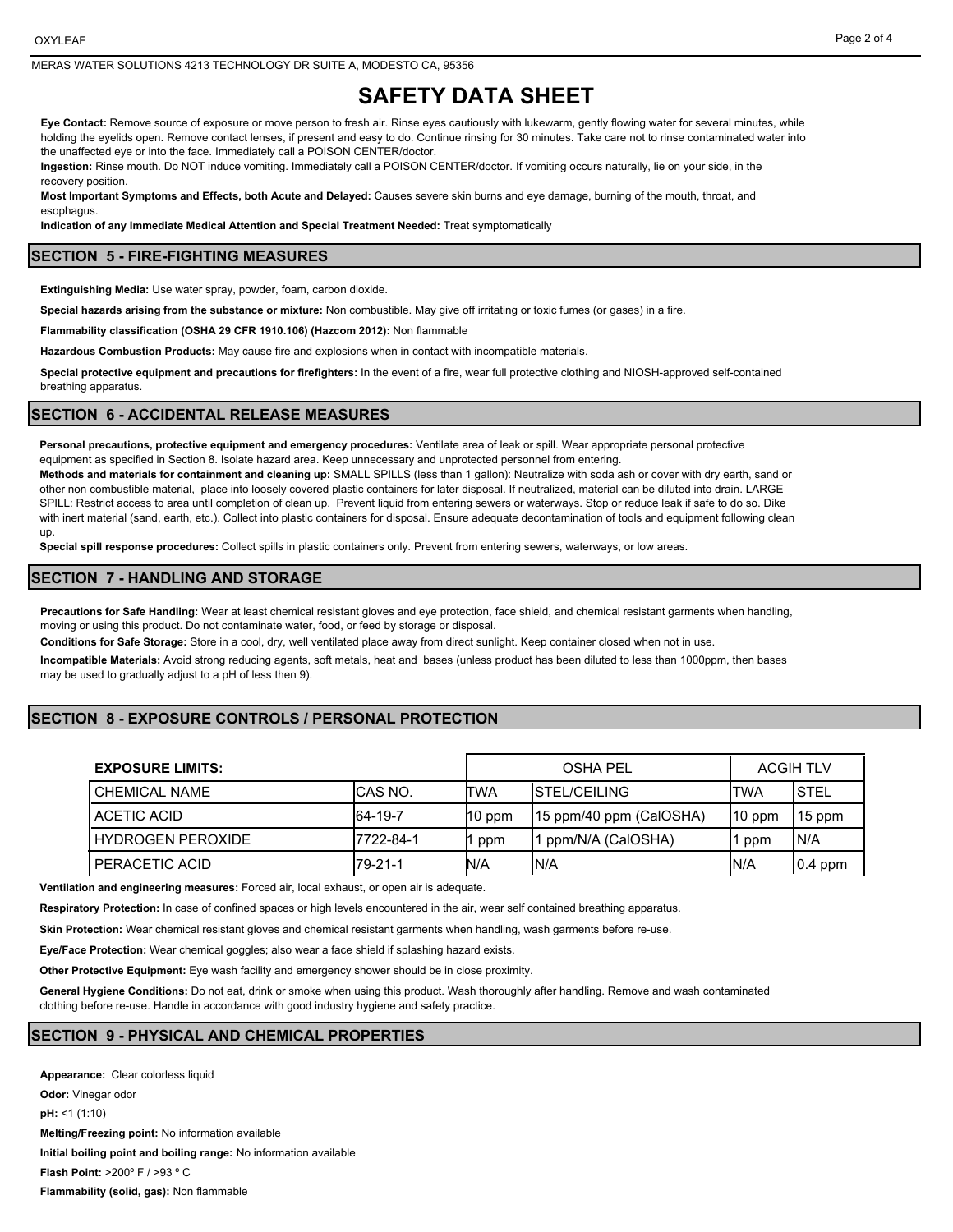# **SAFETY DATA SHEET**

**Vapor Pressure (mm Hg):** 22 **Specific gravity:** 1.12 g/mL **Solubility in Water:** Complete **Auto ignition Temperature:** >518º F/ >270º C **Decomposition temperature:** No information available **Viscosity:** 5-15 cSt at 20ºC / 68ºF **Volatiles (% by weight):** >99 **Volatile Organic Compounds (VOC's):** No information available

### **SECTION 10 - STABILITY AND REACTIVITY**

**Reactivity:** Reactive with bases, metals, reducing agents and combustible materials **Chemical Stability:** Stable for up to 1 year when stored under normal conditions. **Possibility of Hazardous Reactions:** May react with incompatible materials **Conditions to Avoid:** Incompatible materials and high temperatures **Incompatible Materials:** Reactive with bases, metals, reducing agents and combustible materials **Hazardous Decomposition Products:** Oxygen which supports combustion.

### **SECTION 11 - TOXICOLOGICAL INFORMATION**

#### **Information on likely routes of exposure:**

Routes of entry - inhalation: YES

Routes of entry - skin & eye: YES

Routes of entry - ingestion: YES

Routes of entry - skin absorption: NO

#### **Potential Health Effects:**

#### **Signs and symptoms of short term (acute) exposure:**

**Inhalation:** Inhalation of the mist may produce severe irriation of respiratory tract, characterized by coughing, choking, shortness of breath, headaches, dizziness, nausea, weakness and/or drowsiness.

**Ingestion:** Corrosive! Swallowing causes severe burns of mouth, throat, and stomach. Severe scarring of tissue, corrosion, permanent tissue destruction and death may result. Symptoms may include severe pain, nausea, vomiting, diarrhea, shock, hemorrhaging and/or fall in blood pressure. Damage may appear days after exposure.

**Skin:** Corrosive! Contact with skin causes irritation or severe burns and scarring with greater exposures.

**Eye:** Corrosive! Causes irritation of eyes, and with greater exposures it can cause burns that may result in permanent impairment of vision, even blindness.

#### **Potential Chronic Health Effects:**

**Mutagenicity:** No known mutagenic effects

**Carcinogenicity:** Not a known carcinogen or tumorigen

**Reproductive effects:** No known reproductive effects

**Sensitization to material:** No expected to cause sensitization

**Specific target organ effects:** No information available

**Medical conditions aggravated by overexposure:** No information available

**Toxicological data:** The calculated ATE values for this mixture are:

ATE oral =  $668$  mg/kg

ATE dermal = 4808 mg/kg

ATE inhalation =  $>20$  mg/L or  $>20,000$  ppm

#### **SECTION 12 - ECOLOGICAL INFORMATION**

**Ecotoxicity:** May harmful to aquatic life.

**Persistence and degradability:** Not expected to persist. Expected to readily biodegrade. **Bioaccumulation potential:** Not expected to bio accumulate. **Mobility in soil:** No information available